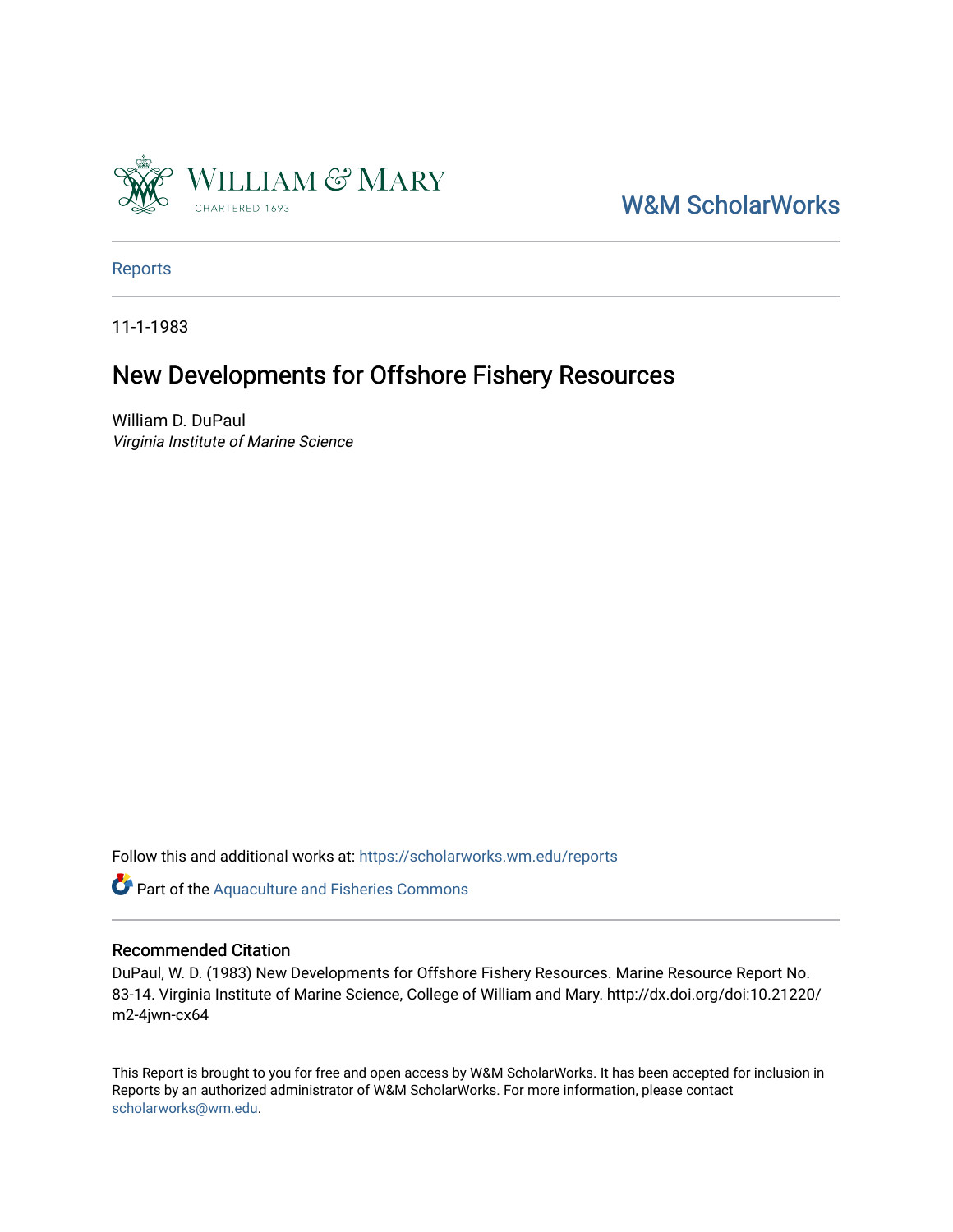#### NEW DEVELOPMENTS FOR

 $\sim 3\%$ 

### OFFSHORE FISHERY RESOURCES

(Draft: For Discussion Purposes Only)

by

William D. DuPaul, Ph.D. Sea Grant Marine Advisory Services Virginia Institute of Marine Science College of William and Mary Gloucester Point, VA 23062

Prepared for:

Tidewater's Future, Inc. Mr. Henry Clay Hofheimer, III President and Chairman 358 Mowbray Arch, P. O. Box 1980 Norfolk, Virginia 23501

Marine Resource Report No. 83-14

October-November 1983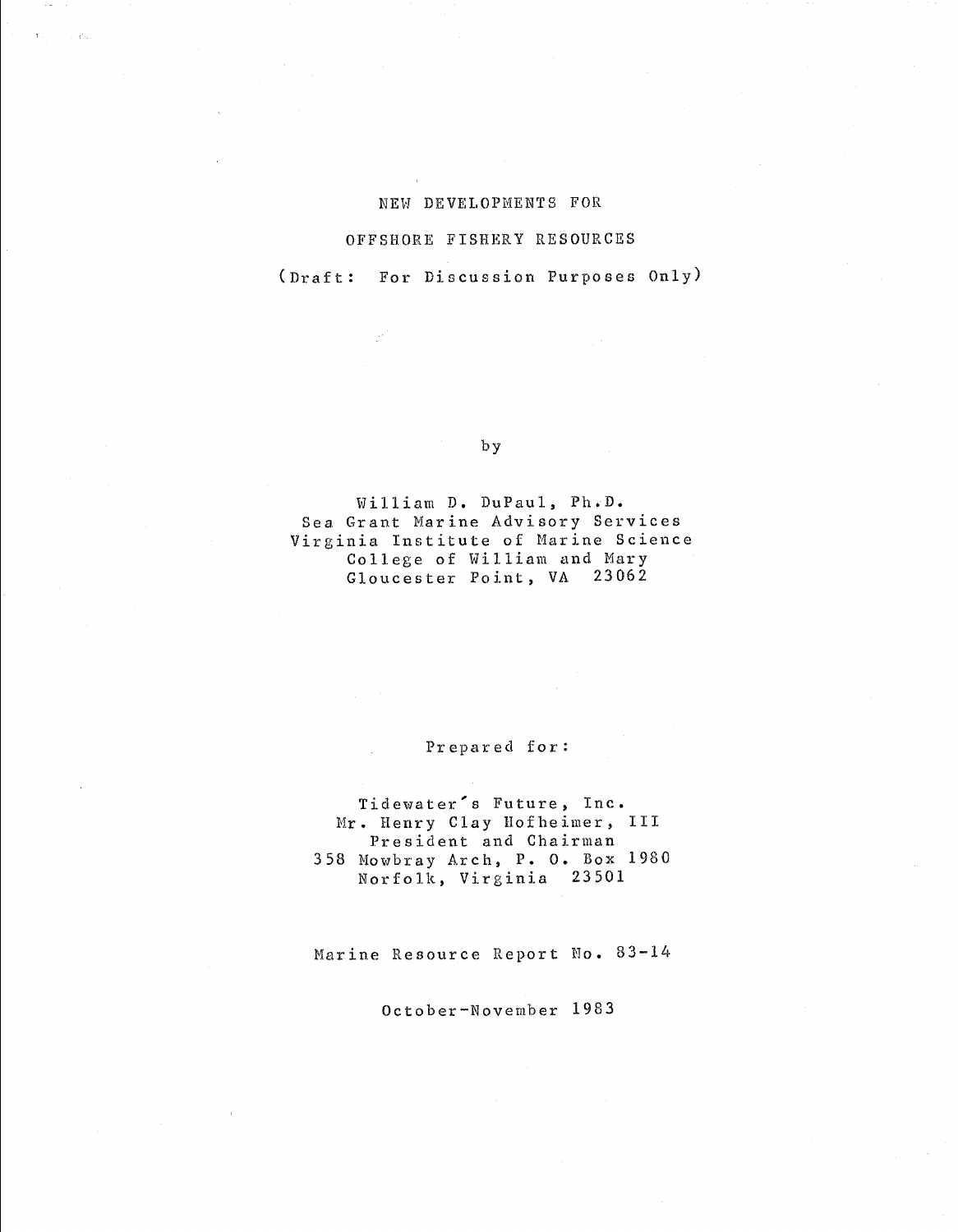# DRAFT: FOR DISCUSSION PURPOSES ONLY

Offshore Fishery Resources

### Introduction

The offshore fishing fleet of Virginia has undergone significant changes during the past several years. Prior to 1976 approximately 90 vessels were landing in Virginia with the, majority (84) operating as trawlers for finfish and the remainder operating sea scallop dredges. By 1980, this number had increased to over 200 vessels with the majority (115) operating primarily as scallop vessels rather than finfish trawlers. The growth in the number of vessels and shoreside facilities was prompted by an unusually large crop of sea scallops from Virginia to New England with the 1980 value of sea scallops landed in Virginia exceeding \$24,000,000. Other factors involved in the growth of the offshore fishing industry included the implementation of the Fisheries Management and Conservation Act of 1976; a decrease in the level of foreign fishing and the availability of capital through lending programs sponsored by the U.S. Government.

The decline of sea scallops stocks became evident with decreased landings and economic instability for the financing of vessels and shoreside facilities. By 1982, less than 90 offshore vessels were landing in Virginia and the value of sea scalJop landings dropped to \$8,400,000. Recently, due to a moderation in vessel operating costs, increasing ex-vessel prices of finfish and scallops and new opportunities with joint foreign fishing ventures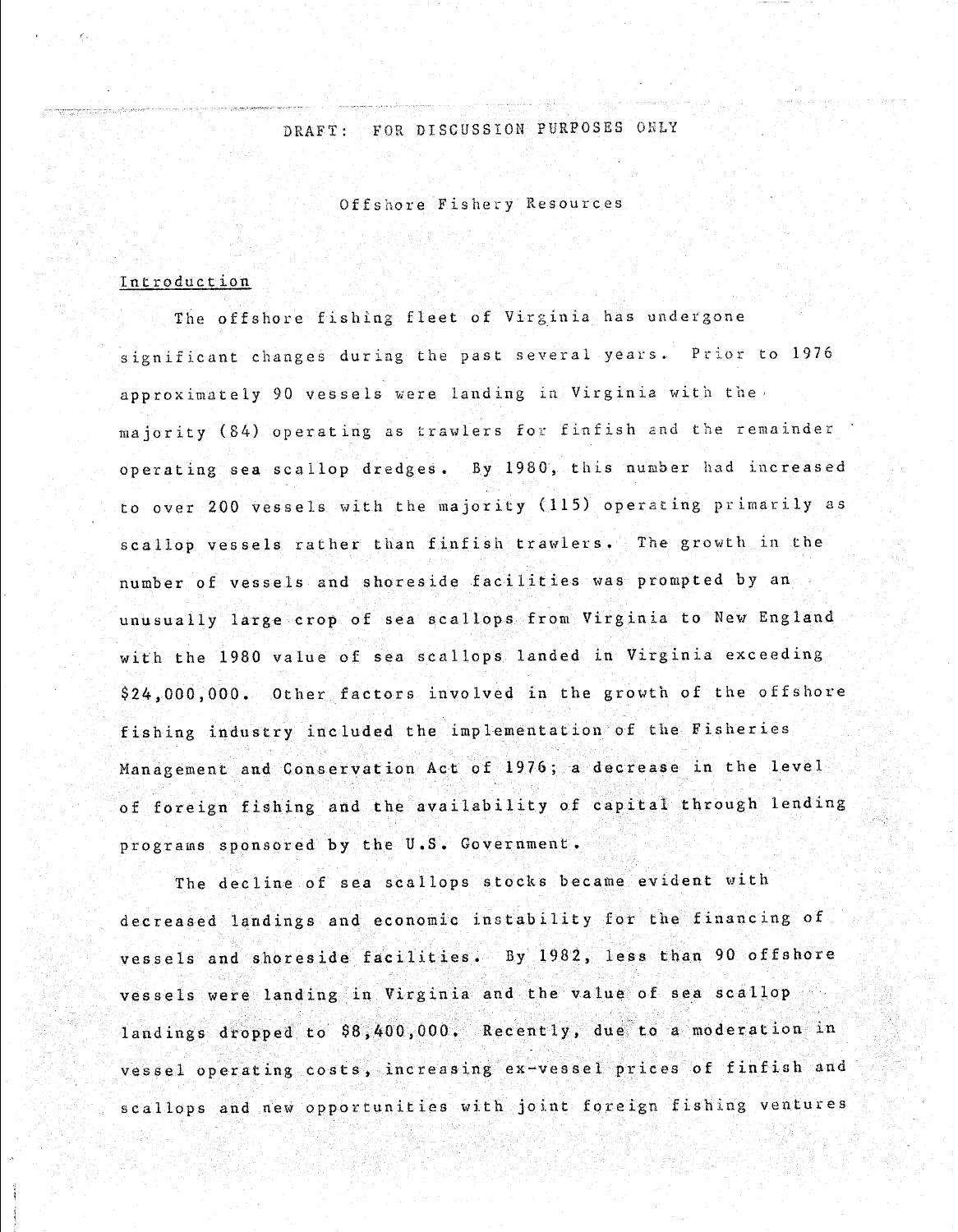for squid, mackerel and butterfish, a time frame of stability has allowed the fishing industry to look for new opportunities for growth and development.

11 I

### Overview

Since 1981, local interest in joint foreign fishing ventures has increased to the point where several Virginia firms have actively pursued "over the side sale" arrangements with U.S. and foreign flag processing vessels. Joint fishing ventures have long been identified as a means by which the U.S. fishing industry could garner harvesting, processing and marketing technology for underutilized fishery resources such as squid and mackerel. The eventual goal for joint venture participation is the full utilization of these fishery resources by the U.S. fishing industry. Since "over the side sales" of squid and mackerel to foreign flag processors tend not to promote shoreside development of the processing and marketing· sectors of the industry, the Fishery Management Councils are taking a hard look at current joint venture applications to insure that the objective of full U.S. utilization of underutilized resources are realized. Past joint foreign fishing ventures have had low to moderate success in their operations.

Allocations for joint venture participation and domestic harvesting of squid and mackerel have been increased for the 1983- 84 fishing year to 82,000 MT of squid and 50,000 MT of mackerel. Both the squid and mackerel resources are well within the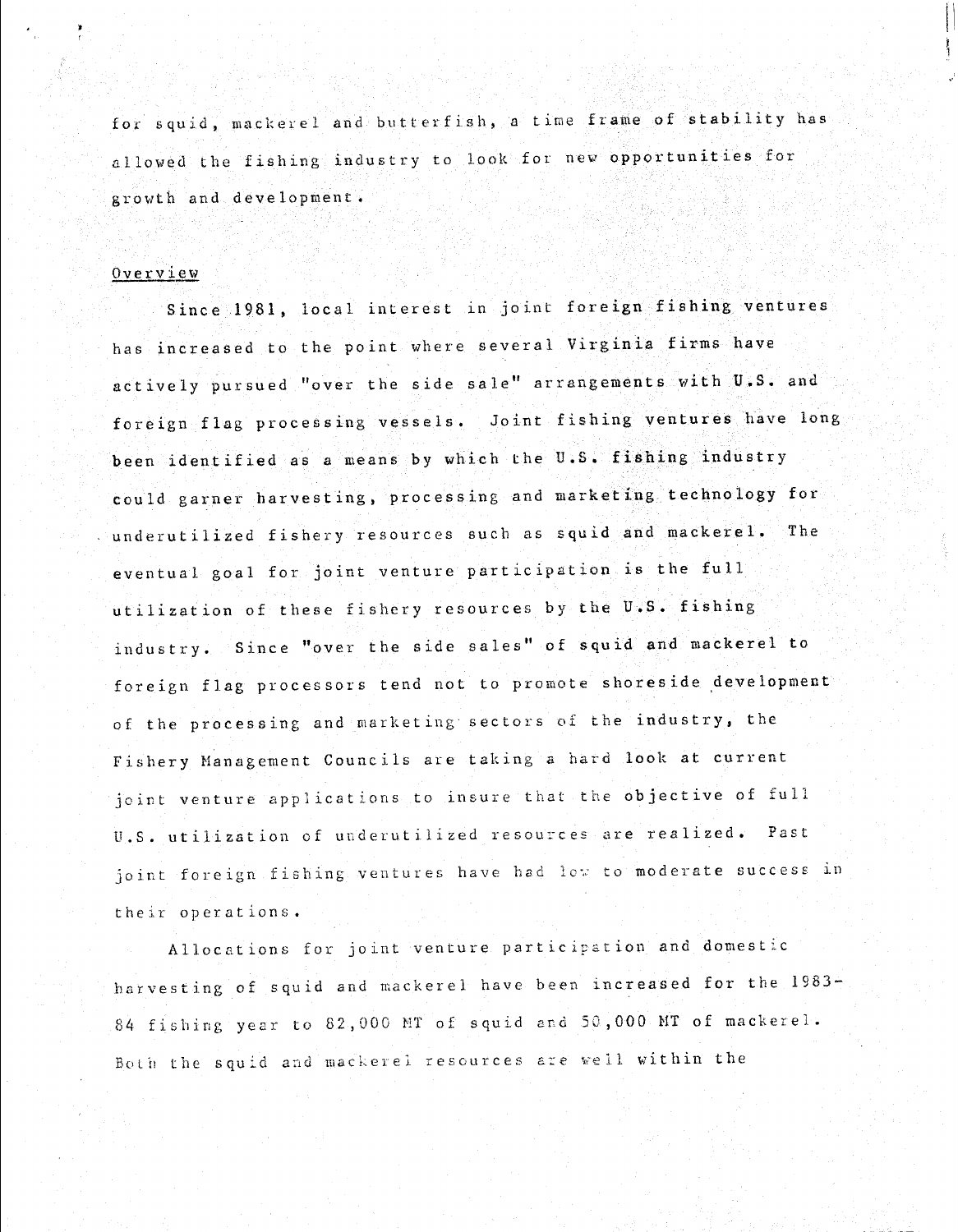geographic range and the technical capability of Virginia's offshore fishing fleet.

• I  $\mathbf{1}$ 

### New Opportunities

 $\mathbf{a}$  ,  $\mathbf{a}$ 

New opportunities exist in the expansion or development of processing facilities to adequately process and market squid, mackerel and other underutilized species such as shatk {dogfish) for delivery to both domestic and export markets. Processing capabilities should include both primary processing (beading,  $g$ utting, filleting, etc.) and secondary processing (breading, canning, protein extraction and product formulation). Currently there are two processing operations in the Hampton Roads area that could accommodate such expansion or develop the necessary capabilities.

In addition, Hampton Roads should become the home port of several processor vessels or harvest/processor vessels that would be capable of a variety of functions. Sea-frozen squid or finfish could be off-loaded at Hampton Roads ports for further processing  $\sigma$ . direct export. In addition, such vessels could actively employ Virginia based harvester vessels that would have the option to transfer product to the processor vessels or return to port with their catch.

Currently, one freezer processor vessel is operating from Hampton Roads and a similar processsor vessel may become operatjonal in the area in the spring of 1984. It is not unrealistic to think of a fleet of 4-6 7rocessor vessels operating from Hampton Roads.